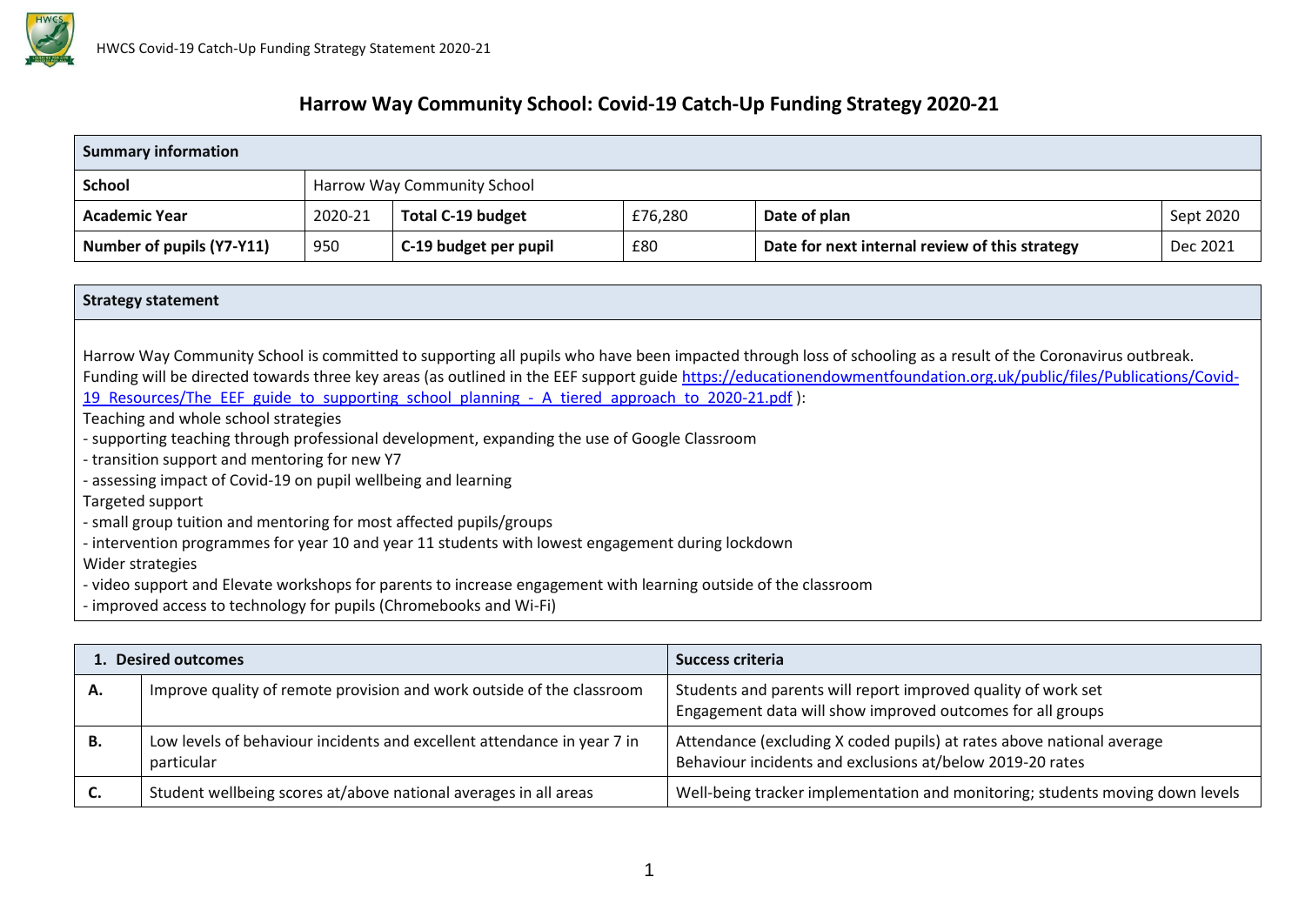

| D.  | Engagement in work in the classroom improves during the academic year              | Engagement data statistics show increased number of pupils moving from Effort<br>Grades 3 to 2 and 2 to 1 during the academic year 2020-21 (all year groups) |
|-----|------------------------------------------------------------------------------------|--------------------------------------------------------------------------------------------------------------------------------------------------------------|
| . . | Increase parental engagement in school events and work outside of the<br>classroom | Attendance at online events monitored                                                                                                                        |

| <b>Planned expenditure</b><br>2.                                                                                |                                                                                                                                                               |                                                                                                                                                                                                                                                                                      |                                                                                                                                                                                          |                       |                                 |                       |        |           |
|-----------------------------------------------------------------------------------------------------------------|---------------------------------------------------------------------------------------------------------------------------------------------------------------|--------------------------------------------------------------------------------------------------------------------------------------------------------------------------------------------------------------------------------------------------------------------------------------|------------------------------------------------------------------------------------------------------------------------------------------------------------------------------------------|-----------------------|---------------------------------|-----------------------|--------|-----------|
| Academic year                                                                                                   | 2020-21                                                                                                                                                       |                                                                                                                                                                                                                                                                                      |                                                                                                                                                                                          |                       |                                 |                       |        |           |
| <b>Desired Outcome</b>                                                                                          | Chosen action/approach                                                                                                                                        | What is the evidence and rationale for this<br>choice?                                                                                                                                                                                                                               | <b>Success Criteria</b>                                                                                                                                                                  | <b>Staff</b><br>lead  | Cost                            | $\mathbf{z}_1$<br>Jan | Apr 21 | 21<br>Dec |
| A - Effective use of<br>Remote Learning for<br>all students, self-<br>isolating due to<br>COVID                 | Remote Learning Plan in<br>place; Clear policy shared<br>with parents; Oak Academy<br>curriculum mapped and<br>linked to HWCS; plan shared<br>with all staff. | To ensure continuity of education for all students,<br>especially those unable to access face to face teaching.<br>Minimise gaps in learning. Minimise impact of mismatch<br>of remote learning to that in class                                                                     | CL to map Oak Academy curriculum;<br>Ensure work is accessible on the VLE;<br>HOY to monitor and liaise with parents                                                                     | CL/SL<br>$\mathsf{T}$ | In<br>house                     |                       |        |           |
| A - Implementation<br>of Knowledge<br>Organisers across the<br>school                                           | Create, produce and use<br>Knowledge Organisers for<br>each year group (one per<br>year group, per term)                                                      | Need to take account of other experiences of lack of<br>schooling and the impact this had on students. Ensure<br>all students can make rapid gains in learning and cover<br>essential knowledge for each subject. Two parts:<br>Creation and Implementation to include self-quizzing | DH Curriculum to monitor; Curriculum<br>Leaders to support creation of KO for<br>respective departments; Teachers to<br>use effectively; Feedback on quality<br>and impact of resources  | CL/<br>CLs            | £2500<br>&<br>£1100<br>to print |                       |        |           |
| A – Curriculum<br>Leaders to ensure<br>that learning gaps<br>are closed in an<br>effective and timely<br>manner | Leaders to track and<br>monitor catch-up strategies,<br>looking closely at Low Effort,<br>High Impact success.<br>Continual refining of<br>practice           | Quality First Teaching remains the single most effective<br>strategy for closing learning gaps. A focus on curriculum<br>sequencing and RAG rating each topic area will help<br>leaders target specific subject domain knowledge in<br>which students need to be secure.             | A cycle of Plan, Do, Review will also<br>support leaders' understanding of<br>effective catch up in classroom.<br>CPD opportunities to focus on<br>Curriculum and High Quality Teaching. | ATW/<br><b>LPs</b>    | In<br>house                     |                       |        |           |
| A - Purchase SENECA<br>Premium                                                                                  | Embed the use of<br>SENECAlearn across the<br>curriculum and ensure all                                                                                       | Resources within SENECA allows for strong independent<br>learning at home and at school. Students have access to<br>smart assignments, bespoke revision materials based on                                                                                                           | All departments to offer SENCA as part<br>of Remote learning; Roll out across the<br>school so all departments have time to                                                              | CL/<br>CLs            | £2492                           |                       |        |           |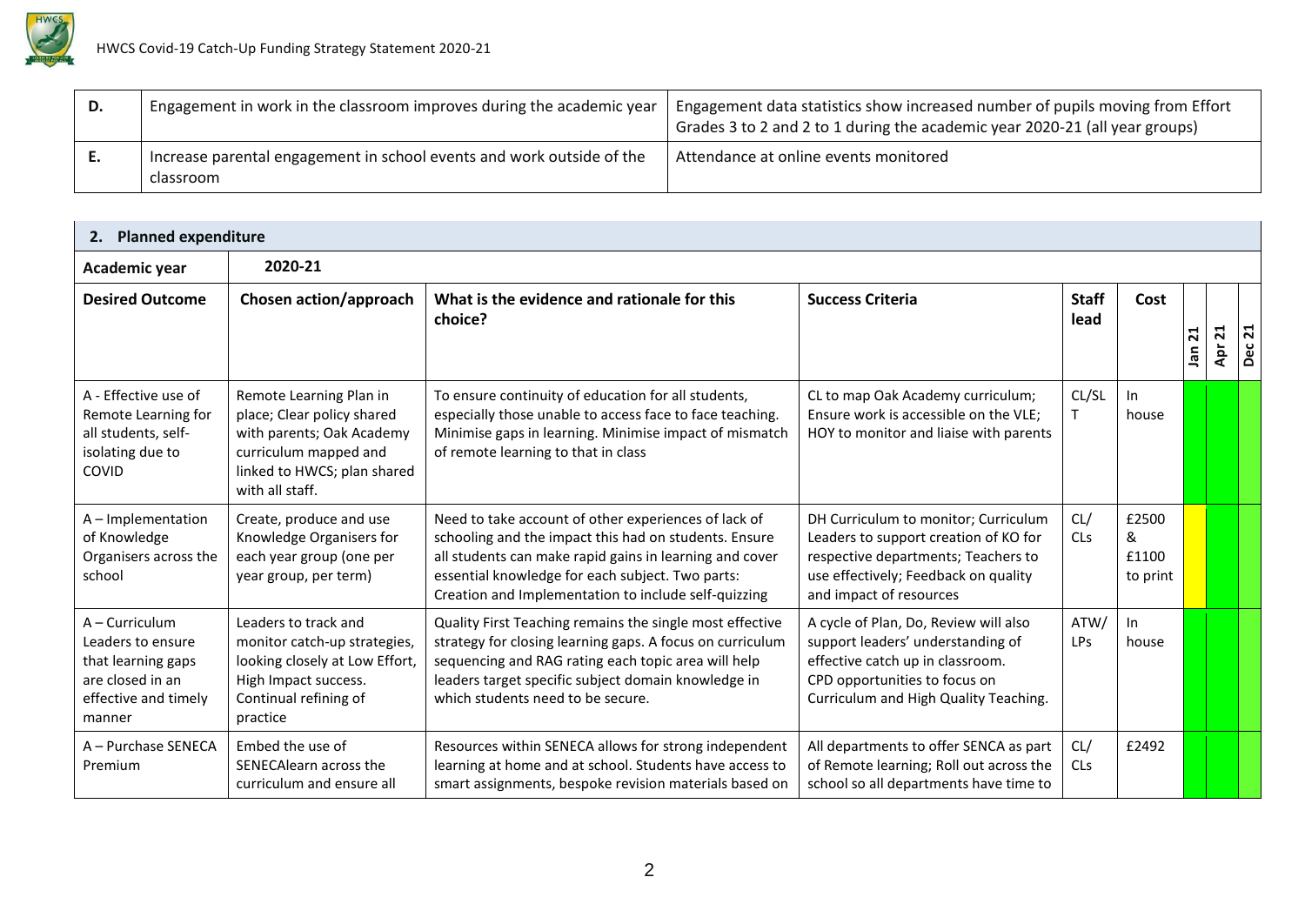

|                                                                                                                         | students have access in and<br>outside of school                                                                                                                        | a work completion algorithm and wrong answer<br>analysis. Staff can identify gaps and set work to fill them                                                                                                                                                                       | evaluate use and impact. Analysis of<br>students' work builds over time.                                                                                                                     |                           |              |  |
|-------------------------------------------------------------------------------------------------------------------------|-------------------------------------------------------------------------------------------------------------------------------------------------------------------------|-----------------------------------------------------------------------------------------------------------------------------------------------------------------------------------------------------------------------------------------------------------------------------------|----------------------------------------------------------------------------------------------------------------------------------------------------------------------------------------------|---------------------------|--------------|--|
| A - Use of CATS/FFT<br><b>Aspire Transition</b><br>Service                                                              | Year 7 Students to complete<br>CAT tests, which we will<br>upload to FFT Aspire                                                                                         | With no national KS2 tests this year, understanding and<br>supporting Year 7 students will be more difficult. GL<br>Assessments CAT tests will help us to identify potential<br>and predict future attainment, thus ensure students are<br>challenged or supported appropriately. | AHT Raising Standards to ensure CATs<br>are completed before half term; Exams<br>Officer to create data report; Data<br>Manager to upload data to FFT Aspire.<br>DLG/JPT to share with staff | DLG/<br>LC/<br><b>JPT</b> | £2320        |  |
| A - Use of Live<br><b>Stream Revision</b><br>sessions to ensure all<br>students can access<br>Revision, even at<br>home | Various departments to<br>experience with evening<br>Revision sessions using<br>Loom, Google Meet or<br>Youtube                                                         | Building on the success from lockdown where students<br>engaged well with live lessons; students can participate<br>even from home. Overcomes pressures placed on<br>schools due to Covid                                                                                         | AHT Raising Standards to liaise with<br>Curriculum Leaders and monitor<br>uptake/engagement                                                                                                  | <b>DLG</b>                | In.<br>house |  |
| B - Low levels of<br>behaviour incidents<br>and excellent<br>attendance in year 7                                       | B(i) Monitor attendance,<br>behaviour and exclusions of<br>Y7 pupils closely to identify<br>those at risk and refer to<br>Case Review                                   | In-school evidence suggests that proactive behaviour<br>interventions will reduce behaviour incidents and<br>exclusions.                                                                                                                                                          | Behaviour points and exclusions will be<br>monitored by the HOY<br>Feedback to governors' students<br>committee.                                                                             | KRW/<br>HOY               | In<br>house  |  |
| B-Low levels of<br>behaviour incidents<br>and excellent<br>attendance in year 7                                         | B(ii) Case Review meetings<br>each fortnight to examine<br>support in place for<br>students at risk                                                                     | In-school evidence suggests that proactive behaviour<br>interventions will reduce behaviour incidents and<br>exclusions.                                                                                                                                                          |                                                                                                                                                                                              | KRW/<br>HOY               | In<br>house  |  |
| $B$ – Incentives for<br>improvements in<br>attendance                                                                   | Reward students with<br>improved attendance;<br>Offer incentives to parents<br>including shopping vouchers<br>for meals, financial support<br>for uniform and transport | Two part approach: To encourage students to attend<br>school (especially those students whose prior<br>attendance was poor)<br>To encourage parent cooperation with attendance and<br>could lead to an improvement in attendance figures.                                         | JMC to monitor attendance figures<br>(excluding absence coded X) and note<br>impact of rewards for prior PA<br>students                                                                      | KRW/<br><b>JMC</b>        | £3000        |  |
| B-Pay for 100-120<br>hours of counselling                                                                               | Counselling provision will<br>provide access for our most<br>vulnerable students                                                                                        | Provide advice and guidance over their worries centred<br>around post lockdown routines and anxieties                                                                                                                                                                             | This approach will have an overall<br>impact on well-being, leading to more<br>positive outlook in lessons and school                                                                        | KRW/<br><b>JEB</b>        | £4000        |  |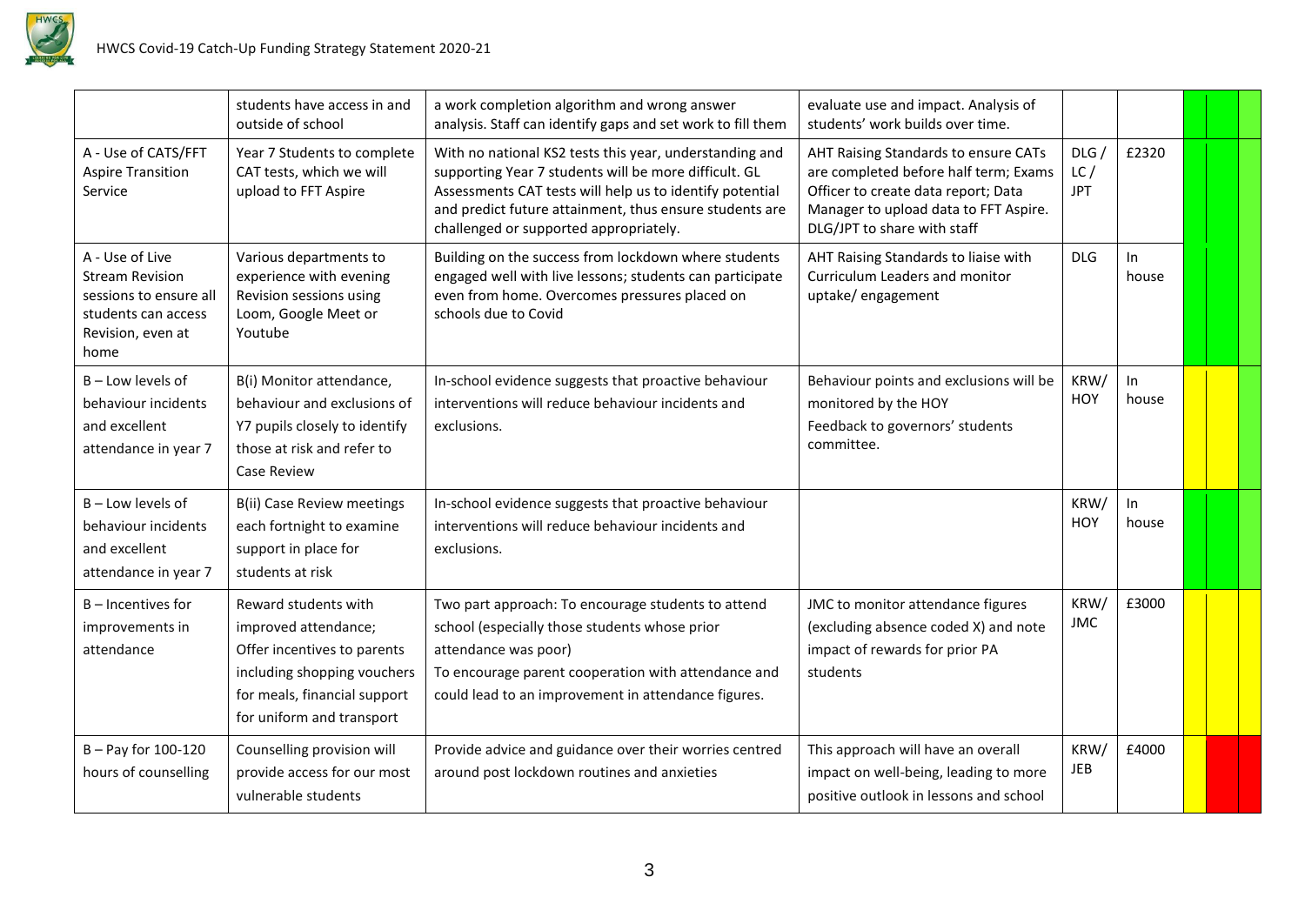

| $C - Student$<br>wellbeing scores<br>at/above national<br>averages in all areas                                                             | Wellbeing coordinator to<br>support increased emphasis<br>on this area post-lockdown                                                                                     | Wellbeing coordinator will work across faculty areas to<br>support the development of wellbeing to support all<br>students post-lockdown.                                                                                 | Monitored through implementation of<br>wellbeing tracker as well as pupil<br>engagement data.<br>Feedback to governors' students<br>committee.                                    | <b>KRW</b>                 | In<br>house  |  |  |
|---------------------------------------------------------------------------------------------------------------------------------------------|--------------------------------------------------------------------------------------------------------------------------------------------------------------------------|---------------------------------------------------------------------------------------------------------------------------------------------------------------------------------------------------------------------------|-----------------------------------------------------------------------------------------------------------------------------------------------------------------------------------|----------------------------|--------------|--|--|
| C - No lessons lost                                                                                                                         | Protect lessons "as though it<br>is their last one" to avoid<br>further gaps in knowledge<br>developing                                                                  | There is no substitute for being in front of a teacher as<br>school closure has so clearly demonstrated. SLT to<br>ensure that disruption to lessons is minimal and only<br>when absolutely necessary (eg: external exam) | Data tracking and well-being tracker<br>shows that gaps in learning are being<br>reduced and students feel less anxious<br>about their learning                                   | <b>SLT</b>                 | In.<br>house |  |  |
| C-Safeguarding and<br><b>Child Protection</b><br>Policy updated;<br>Continued use of<br><b>CPOMS</b><br>(implemented last<br>academic year) | Rigorous monitoring of all<br>student, including impact on<br>Mental Health;<br>Maintain proactive work of<br>Pastoral Team throughout<br>lockdown                       | To take account of learning from lockdown; ensuring<br>additional and external support to vulnerable pupils is<br>not impaired                                                                                            | Policy updated and shared with all<br>staff; time allocated to staff to read<br>and ensure familiarity; Monitor use of<br>CPOMS by staff                                          | KRW/<br><b>JEB</b><br>/SLT | In<br>house  |  |  |
| $D -$ Purchase<br>Classroom Visualisers                                                                                                     | Staff can no longer walk the<br>classroom; students require<br>high quality feedback on<br>their work                                                                    | As teachers can no longer walk around their classrooms,<br>nor interact with students for long periods of time, the<br>use of a visualiser will support effective verbal and<br>whole class feedback                      | Only a select number of staff have<br>been given visualisers - DH Curriculum<br>and Lead Practitioners to monitor and<br>gauge effectiveness. Staff feedback to<br>measure impact | CL/LP                      | £1000        |  |  |
| D-Elevate<br>Workshops                                                                                                                      | Run "Ace your Exams"<br>workshop to prepare<br>students for exam success<br>Run "Study Sensai" for Year<br>10 students to support and<br>develop independent<br>learning | We have used the "Ace your Exams" package before to<br>motivate and inspire students                                                                                                                                      | AHT Raising Standards to oversee and<br>review workshops; Student Survey to<br>gauge impact                                                                                       | <b>DLG</b>                 | £1000        |  |  |
| D - Elevate Tutoring<br>Package                                                                                                             | Use of Undergraduates or<br>recent Graduates to work<br>with small groups or 1:1                                                                                         | Good working relationship with Elevate; can rely on<br>professional high standards                                                                                                                                        | AHT Raising Standards and PP Lead to<br>arrange, monitor and review                                                                                                               | <b>DLG</b>                 | <b>TBC</b>   |  |  |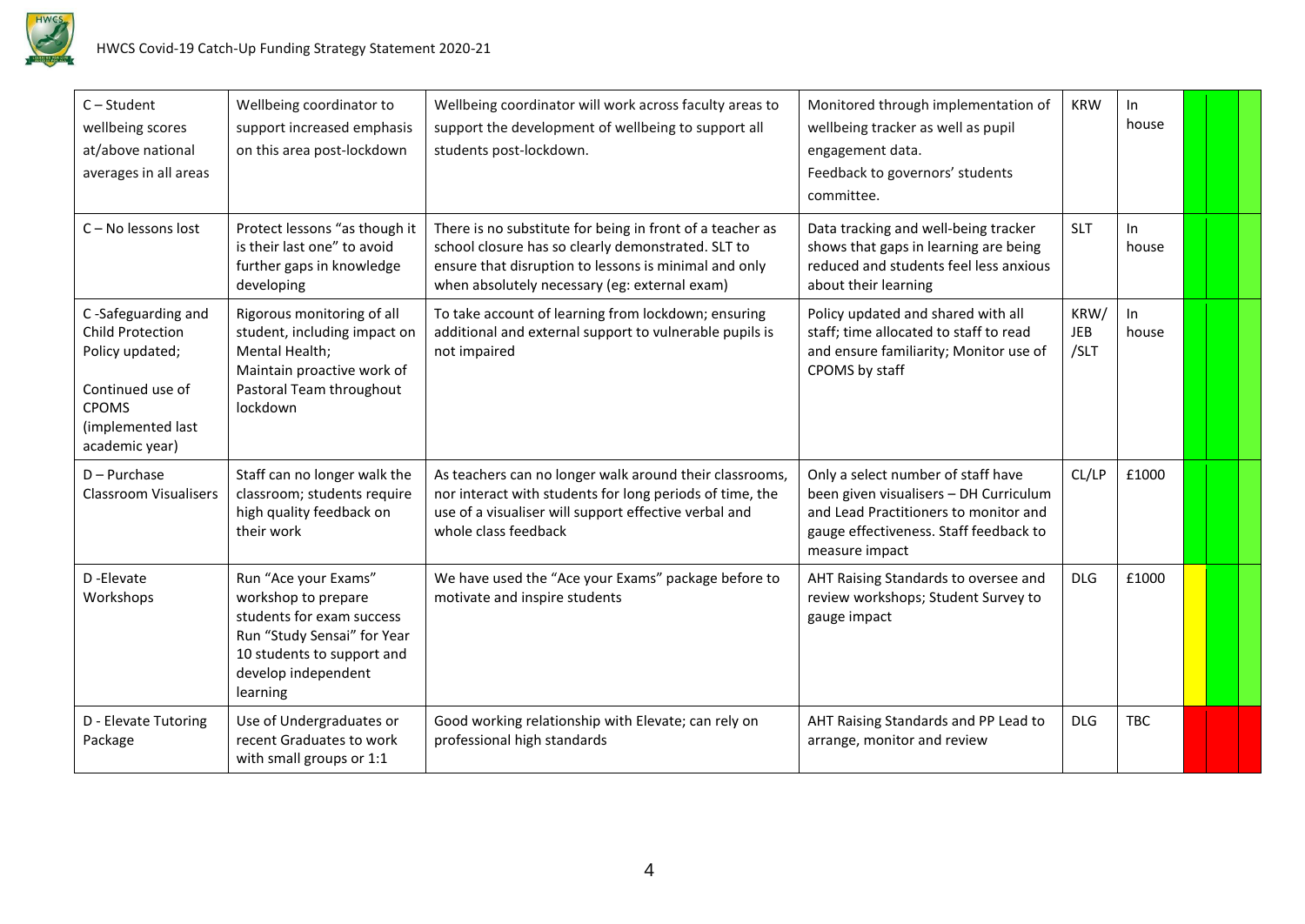

| D - Study Skills<br>Package                                                                     | Resource Pack to be shared<br>with Y11 Tutor team to<br>promote and teach study<br>skills in preparation for<br>exams | Students are often unaware how to approach revision.                                                                                                                                                                                                                                                                                                                                                                         | DLG to create pack of digital resources<br>and share with Y11 Team. HOY to<br>monitor and review with team weekly                                                                 | DLG/<br>LLC        | In.<br>house              |  |  |
|-------------------------------------------------------------------------------------------------|-----------------------------------------------------------------------------------------------------------------------|------------------------------------------------------------------------------------------------------------------------------------------------------------------------------------------------------------------------------------------------------------------------------------------------------------------------------------------------------------------------------------------------------------------------------|-----------------------------------------------------------------------------------------------------------------------------------------------------------------------------------|--------------------|---------------------------|--|--|
| D - Engagement in<br>work outside of the<br>classroom improves<br>during the academic<br>year   | Photocopying of resource<br>packs to support student<br>learning (PiXL Independence<br>and PiXL Spine)                | Resource packs containing non-IT based learning<br>activities and resources will reduce impact of digital<br>divide on disadvantaged pupils during lockdown. (Nov:<br>decision to roll out in January)<br>*Follow up: Resource packs were not deemed useful<br>(Student Voice) so we moved to Remote Learning<br>provision. Teachers were given Chromebooks so they<br>could invite students to join their lesson virtually. | Survey student use of Resource Pack;<br>Monitor engagement<br>Feedback to governors' students and<br>curriculum committees.<br>*Follow up: purchased Chrome books<br>for teachers | <b>DLG</b>         | £2500                     |  |  |
| D - Engagement in<br>work outside of the<br>classroom improves<br>during the academic<br>year   | Purchase of additional<br>Chromebooks to support<br>work outside of the<br>classroom                                  | Additional Chrome books (following insufficient<br>allocation by DfE) will reduce impact of digital divide on<br>disadvantaged pupils during lockdown.                                                                                                                                                                                                                                                                       | Feedback to governors' students and<br>curriculum committees.                                                                                                                     | GD                 | Chrom<br>e books<br>£17K  |  |  |
| D - Engagement in<br>work outside of the<br>classroom improves                                  | Intervention programmes<br>for Y10 and Y11 students<br>with lowest engagement<br>during and post-lockdown             | Additional lessons (P7) will ensure students who did not<br>engage during lockdown catch up on curriculum work<br>missed. (No additional cost to school, but taxis may be<br>required to support attendance)                                                                                                                                                                                                                 | Feedback to governors' students and<br>curriculum committees.                                                                                                                     | DLG/J<br><b>RM</b> | £7200                     |  |  |
| E - Increase parental<br>engagement in<br>school events and<br>work outside of the<br>classroom | Encourage use of Google<br>Meet for parent meetings<br>with HOY/SLT.<br>Encourage Virtual/Online<br>sessions          | High quality communications lead to increased Parental<br>Engagement: maintain regular meetings with parents as<br>they cannot visit school site.<br>Trial the use of Parent Booking Video for Year 10<br>Parents Evening.                                                                                                                                                                                                   | <b>Parent Satisfaction Survey</b><br>Monitor engagement and 'attendance'<br>at Parents Evening<br>Student Engagement data                                                         | <b>TBC</b>         | £62.50                    |  |  |
| $E$ – Increase parental<br>engagement in<br>school events and                                   | <b>High Quality Regular</b><br>Communication with<br>parents                                                          | Tutor phone calls to check on wellbeing and<br>a)<br>update on student engagement post-lockdown                                                                                                                                                                                                                                                                                                                              | <b>Parent Satisfaction Survey</b><br>Student Engagement data                                                                                                                      |                    | Cost of<br>phone<br>calls |  |  |